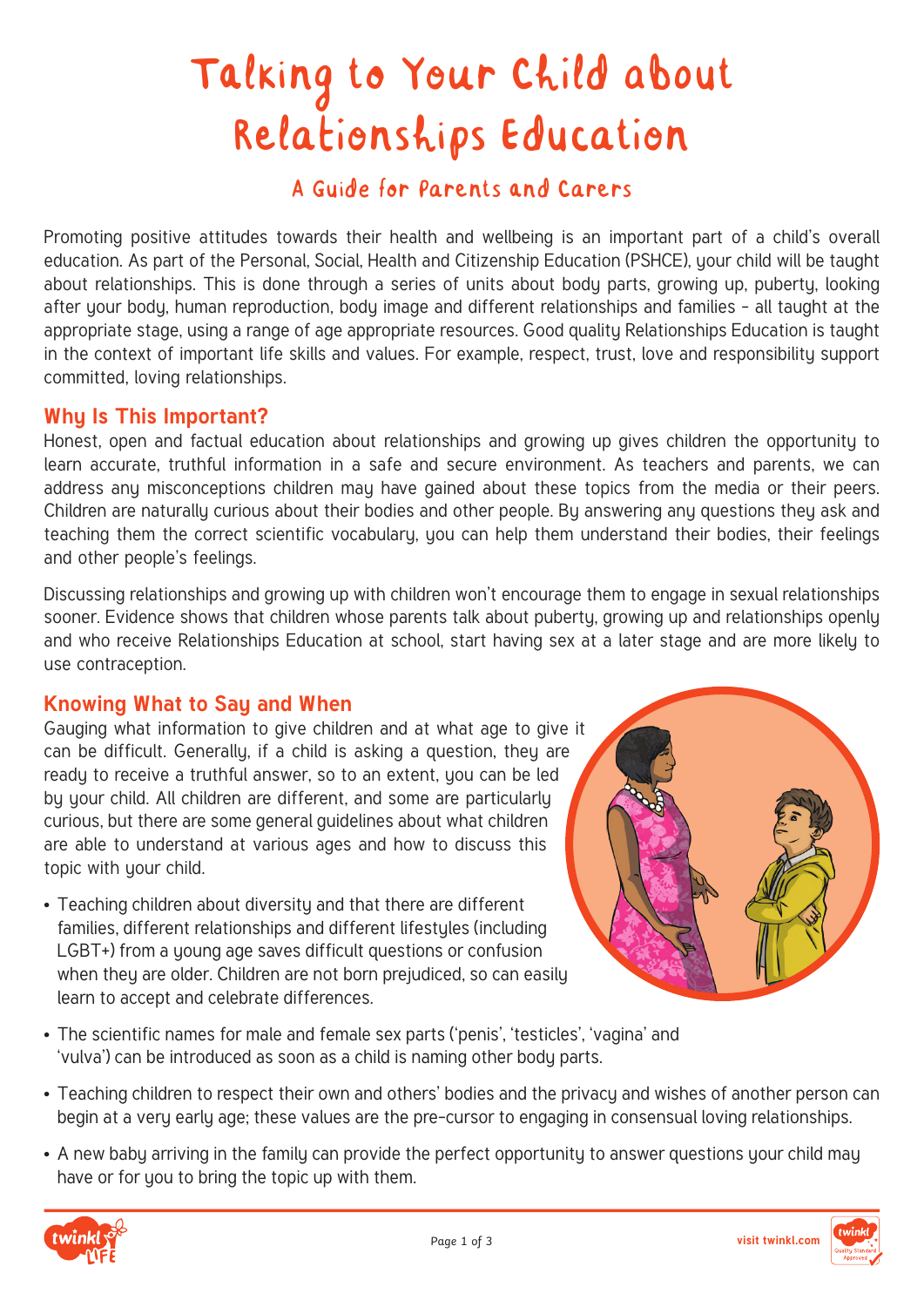- Picture books can be a superb way of opening up discussions that might otherwise seem unnatural or embarrassing. There are lots of excellent books available to buy or you could see what is available in the local library.
- It is important that children learn about the changes their body will go through before it happens. Generally, it is good for girls to learn about periods before they are 9 or 10 years of age and for boys to learn about the ways in which their bodies will change before about 11 or 12 years of age.
- Learning about body parts and changes that occur as we grow up does not have to be confined to the gender of the child learning or asking questions. For example, there is no reason why a boy cannot learn about periods and a girl cannot learn about erections.
- If your child asks a question at an inappropriate time, or you are caught off-guard and need time to prepare an answer, simply reply with, 'That's a good question, but I'll answer it a little later,' or, 'We can talk about that in the car, when it's just the two of us.' Make sure you do come back to the topic and that it isn't just forgotten about.

# **Frequently Asked Questions and Suggested Responses**

# **'What's that thing?' (as asked by your daughter while you are changing your son's nappy)**

That's called a penis. You don't have one – you have a vulva. It's how you tell the difference between a male and a female.

# **'Why is my penis getting hard?'**

That happens sometimes but it's normal. It will go soft again soon.

#### **'Why have you got hair down there?'**

That's called pubic hair. Children don't grow hair there until they are older. Men and women grow hair under their arms and between their legs and men also grow hair on their faces.

#### **'How do you make a baby?'**

It takes a special seed, called a sperm, from a daddy and a seed called an egg, from a mummy.

# **'How do the sperm and the egg get together?'**

The mummy and daddy have to be very close, so the sperm from the daddy's penis can go into the mummy's vagina to meet the egg. The egg will be looked after in the mummy's body and will grow into a baby.

# **'How does the baby get out of the mummy's tummy?'**

Most babies come out through the mummy's vagina, which is a tube. It can stretch really wide to let the baby out when it is ready to be born.

# **'Why has at my school got two mummies/daddies?'**

All families are different and in \_\_\_\_\_\_\_\_\_\_'s family, the two mummies / daddies love each other the way your mummy and daddy love each other. So, they live together and both take care of **.**

# **'Why doesn't look like his/her mummy/daddy?'**

All families are different and some children are looked after by parents or carers who are not their biological parents. Some children are fostered or adopted, which means they have parents who love them, who did not give birth to them.